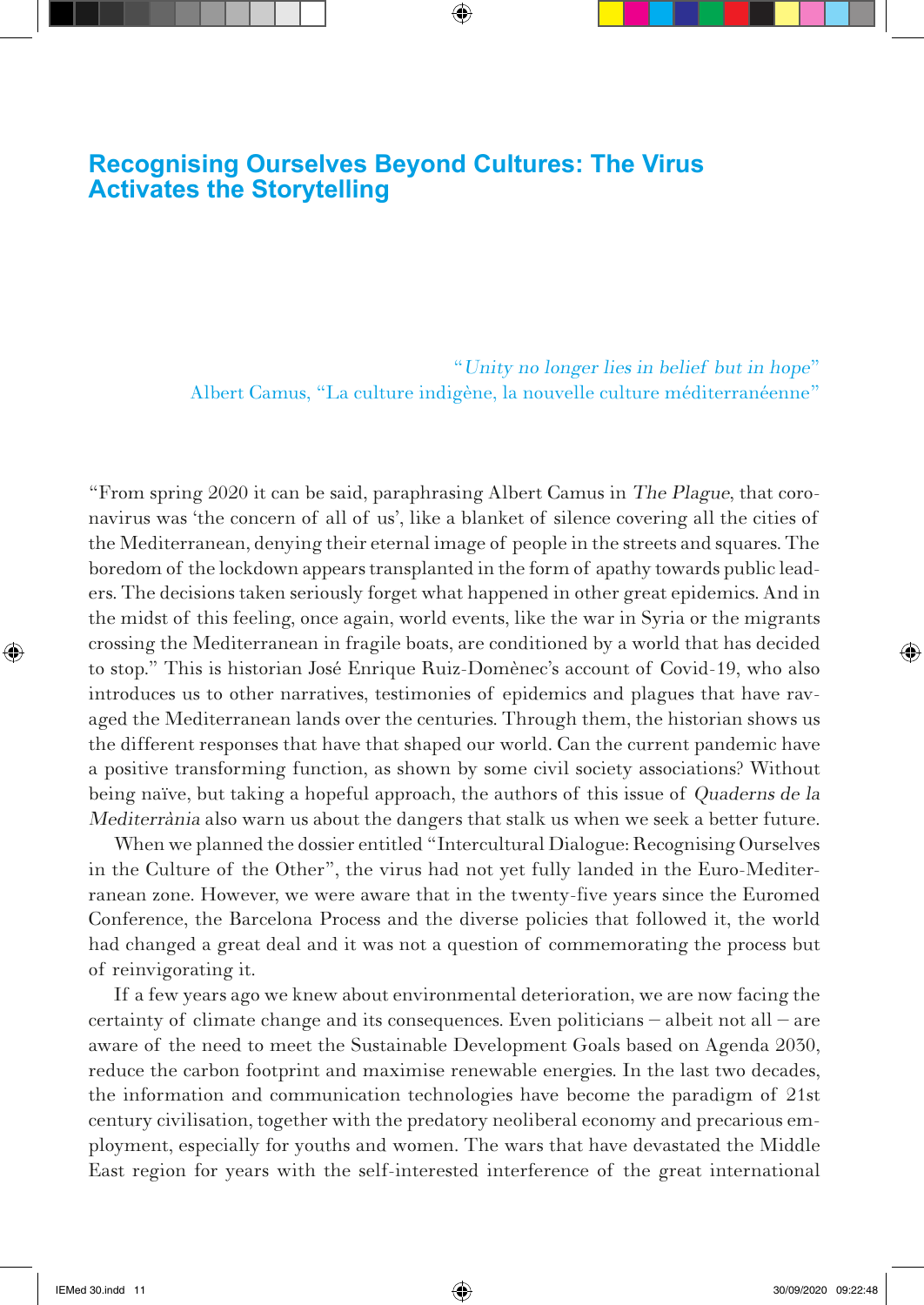powers, the major migrations resulting from armed conflicts and poverty, as well as the cultural misunderstandings derived from the rooted stereotypes that hinder the change of mentalities, are very well known issues that require urgent attention.

⊕

Many scientists and analysts have spent years warning of the risks of a pandemic, although they usually went no further than academic seminars. Nevertheless, highly influential books have been written by authors who paint a picture of possible future scenarios. Just as with climate change, many governments have spent years underplaying the dangers of epidemics. The 2008 financial crisis caused health and welfare cuts, whose consequences have endangered millions of people. We have less than ten years to comply with the Sustainable Development Goals, which implies the involvement of civil society to achieve more democratic and participatory societies, just as was stated for the first time in the Euro-Mediterranean Conference in 1995. Without a social transformation and an agreement on the interdependence of all countries, we will find it hard to meet the goals set for 2030.

The Covid-19 crisis will not mean the end of globalisation or European disintegration, but will be, rather, an incentive to shape relations between Europe and Mediterranean countries differently. Global interdependence will remain a characteristic of our time. We must seize this opportunity to reinvent ourselves and build alternatives to create an efficient narrative, a way to reflect driven by the concept of "international community", understood as a social group of which all human beings form part, in the words of the philosopher Jürgen Habermas. Indeed, what today we call globalisation should not be limited to the mere idea, very popular in public debate since the 1990s, of a world capitalist economic system, characterised by global integration of markets and centre-periphery relations based on domination. Globalisation is a far more complex historical phenomenon, whose nature is not only [economic and political, but also social, cultural and even](https://www.veryshortintroductions.com/view/10.1093/actrade/9780198779551.001.0001/actrade-9780198779551) [environmental](https://www.veryshortintroductions.com/view/10.1093/actrade/9780198779551.001.0001/actrade-9780198779551), as explained in different studies by the sociologist Saskia Sassen. Thus, she argues: "Transnational processes such as political, economic and cultural globalisation confront the social sciences with a series of theoretical and methodological challenges that emerge because the global (be it an institution, a process, a discursive practice or an imaginary) goes beyond the exclusive framework of the nation state while partially inhabiting the national territories and institutions." On the other hand, we run the risk of witnessing a multiplication of communicative stimuli: the new rules of consumption, based on the spread of internet and the apps that go with them, foretell a future of battles to take control of the narrative rather than a real interest in communicating.

For this reason, and as we have been doing since the launch of Quaderns de la Mediterrània in 2000, which was created with the objective of promoting greater dialogue, we believe that it is now necessary to reflect based on knowledge of the cultures of our Mediterranean geostrategic surroundings. We must therefore recognise their diversity but also that there is a "feeling of family", as shown over three decades ago by anthropologists who are experts on the Mediterranean. We sometimes find great diversity in families because the differences take on greater importance in relation to the unity they contain.

⊕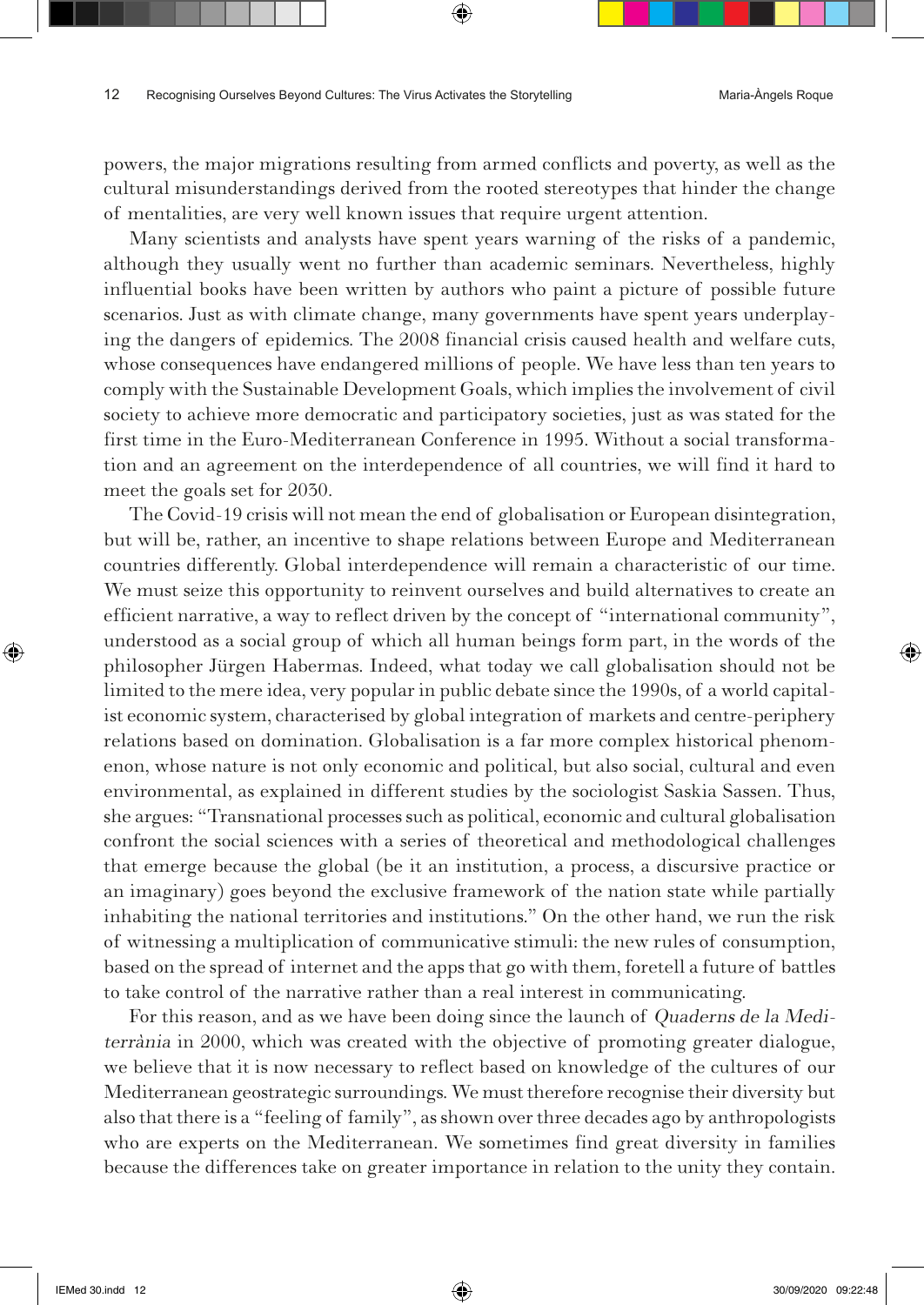This unity already defines us, as we have a foundation of geography and climate that has marked the cycle of the harvests and their ritual festivals. Moreover, the great ancient civilisations and the religions of the book have settled in our lands, and a continuous migratory flow has been established as a result of conquests and cultural and commercial exchanges. Today, through the communication technologies, it is young people who have developed a more significant process of cultural fusion, not only musical and artistic but also in terms of lifestyle, especially in the cities. Fostering dialogue about ways of life and beliefs on the other side of the Mediterranean would help to question the dominant discourse all too often peddled by the media. It would also aid the implementation of tools related to mutual perceptions, shared history, collective memory and visions of spirituality and basic compassion of religions on both shores of the Mediterranean.

⇔

In this issue, "Intercultural Dialogue: Recognising Ourselves in the Culture of the Other", through their articles twenty authors from diverse disciplines and civil society representatives provide a great deal of sensitivity, experience and knowledge for improving the future of intercultural dialogue. They recognise the risks present, owing to a range of shortcomings that, tragically, have brought about the pandemic. The remedy, as they argue, is not separating and raising walls but remaining united and working together. The dossier is structured in two interlinked sections: "Times of Transformation and Resilience" and "Shared Identities and Traditions", followed by a complementary Cultural Overview.

### **Times of Transformation and Resilience**

We have seen that we can organise our lives in a less stressful way in a quieter and friendlier environment. We have discovered the importance of social links and the fact that the tasks of caring for people and common goods are the most essential. And we have learnt that the protection of each one depends on what everyone else does, and that we are all responsible for everyone's health. This forces us to move towards a more sustainable and socially fairer time and space management model, strengthening the policies of cooperation and alliances with the other countries in the world.

In this regard, the writer Tahar Ben Jelloun urges us to share: "This immense health crisis has put things in their place: the need to share is inherent to culture, dialogue and respect for others, as they are the bases of a creative, inventive and living democracy." Meanwhile, the historian José Enrique Ruiz-Domènec invites us to reflect on the known epidemics that have spread through the Mediterranean world in the last 3,000 years: from the arrival of the Sea Peoples, around 1177 BC, to Covid-19. In his historical reflection, he explains the diverse changes that this loss of life meant for the societies that have made up our world today, while waiting to see what this latest pandemic brings. Lucía Vázquez, expert on education and sustainability, analyses what the contribution and role of each person in this transformation sought by Agenda 2030 could be. She also recalls that, in an ⊕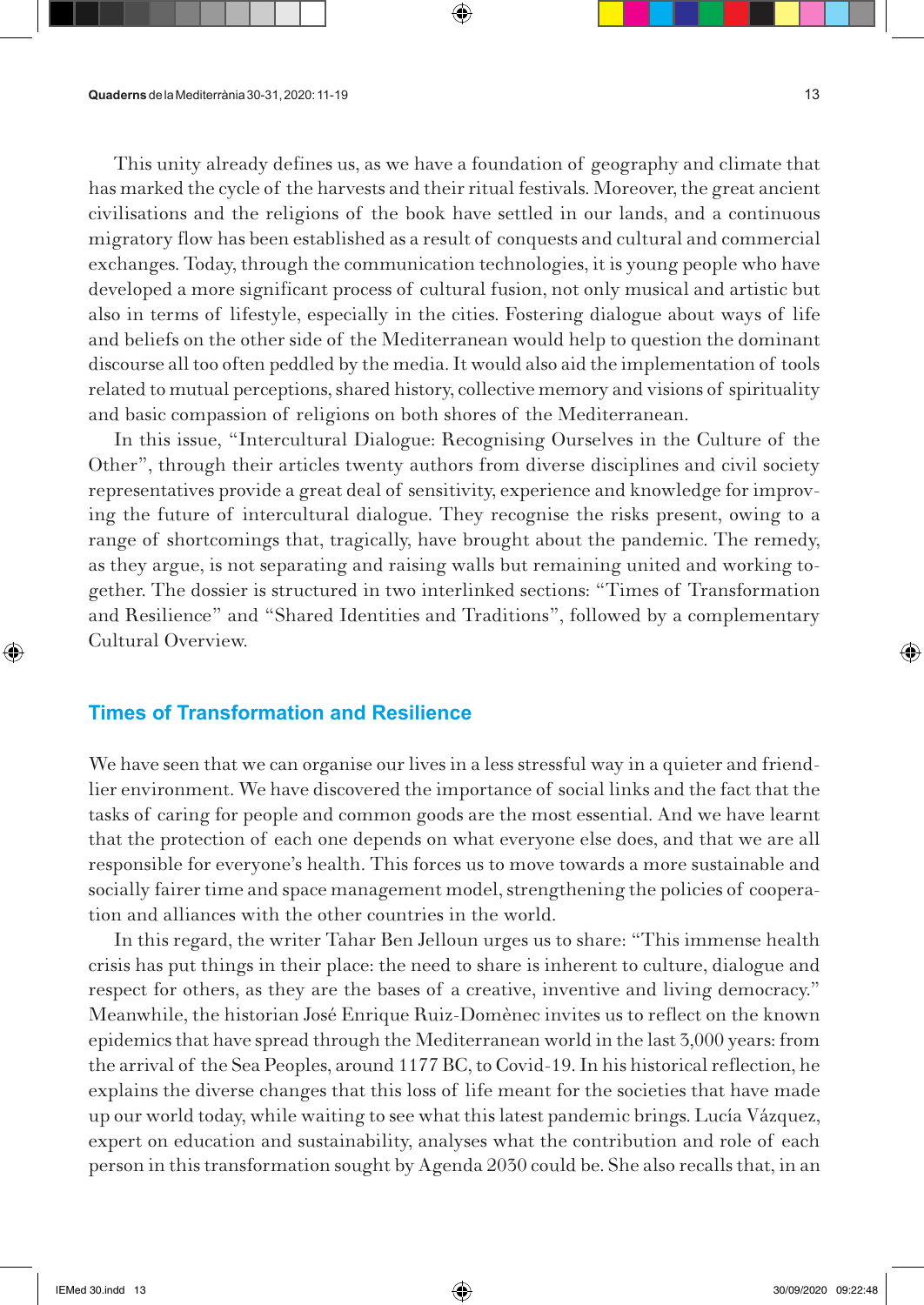increasingly globalised world, the origins, knowledge and traditions of the communities must be respected and protected, as a fundamental part of sustainable development: "We should move towards an education that enables us to acquire knowledge and promote habits in harmony with nature. Similarly, art has the ability to become a stimulant and driver of social change by appealing to our deepest emotions."

⊕

Education and change of mentality are the aspects that most concern the Lebanese expert Nayla Tabbara, Vice Chair of the Adyan Foundation, who reviews the inequalities that Covid-19 has revealed but showing that the marginalised communities throughout the world are far more exposed to the effects of the virus than the most privileged groups, and that we are not in the same boat despite being in the same storm. On the other hand, Tabbara insists that, in our relations, no one is the norm: "Neither the whites, nor the blacks; neither the men, nor the women; neither the Europeans, nor the Arabs… This is what diversity can really teach us, and what our mentalities need to assimilate, regardless of our position on the colonial or imperial spectrum (oppressor, oppressed, or oppressed who adopts the dynamic of the oppressor)."

The commemoration of twenty-five years of the Barcelona Process is, for the political expert Ricard Zapata-Barrero, a good occasion to identify new ways to keep alive the ideals that now form part of the Mediterranean imaginary as a space of peace and prosperity, shared common values, and free circulation of people, goods and knowledge. Given the advanced state of the disillusionment we fell into from the tenth anniversary of the Process, even before the launch of the Union for the Mediterranean in 2008, and bearing in mind that cities are the main focuses of diversity, Ricard Zapata-Barrero suggests an urban agenda of migration governance, closely linked to the urbanisation processes taking place today in the Mediterranean. In the same frame of mind and based on communication technologies, the researcher José Carlos Cabrera explains in his article that finding a place "to recognise each other" means, in some way, empathising with the other, which can occur in the cultural and social field and, specifically, in the common problems that all Mediterranean peoples have experienced throughout their history. With this in mind, he describes some projects, through an intercultural prism and in the form of technological tools, created to reduce the impact of the difficulties related to movement of people in our common sea.

#### **Women and Youths: The Need for a Real Change of Paradigm**

"Being in the same storm, but not in the same boat" is something that women and youths understand very well. The change of mentality is perhaps the most difficult aspect: recognising ourselves in others, both men and women, seeing them as having the same rights and obligations as us. It is true that over the last decade some fears have disappeared over demonstrating against authoritarian abuses of different kinds, and the echoes of these demonstrations have continued to resonate globally. Thus, we have witnessed the

⊕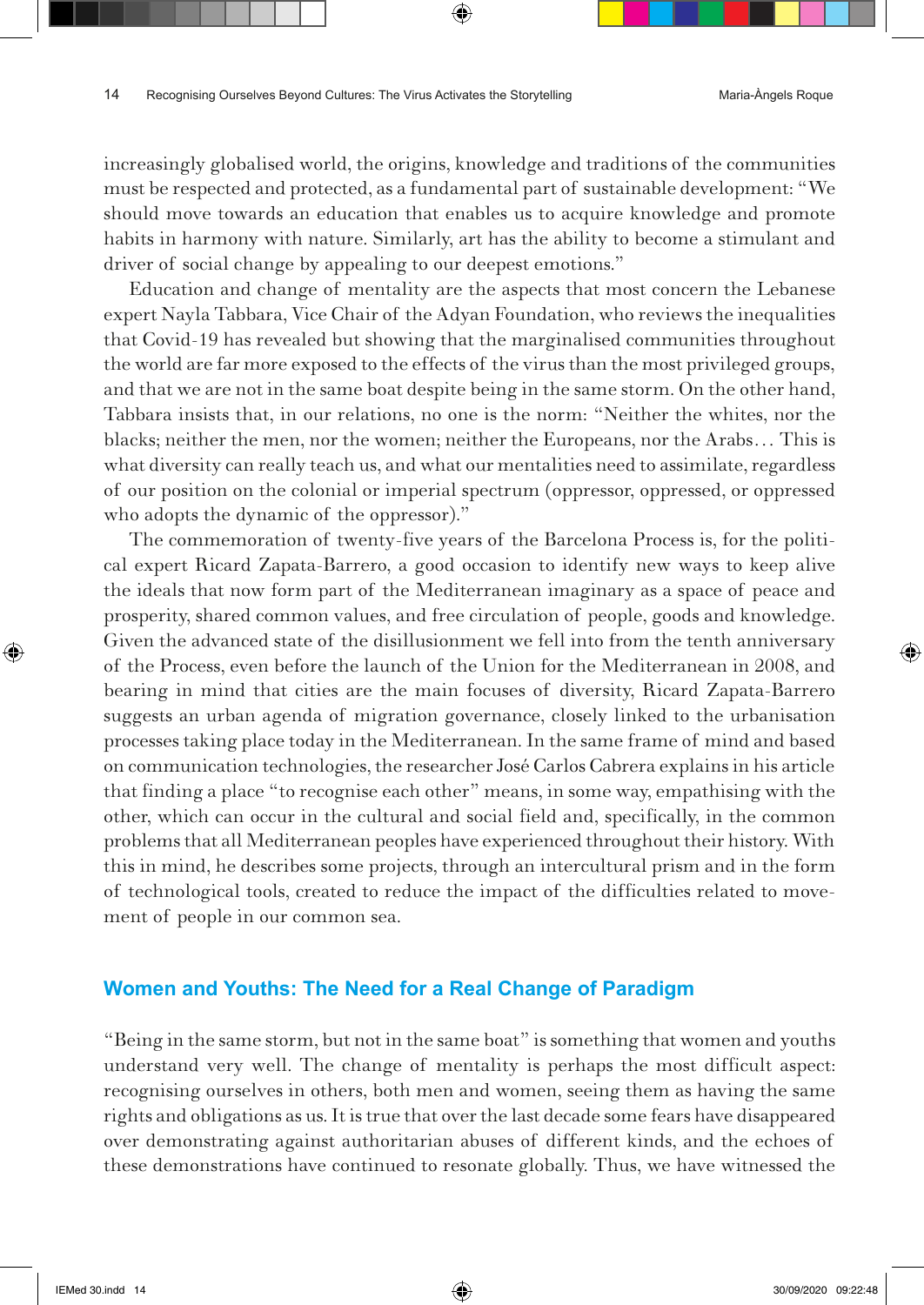Arab Springs in southern Mediterranean countries, in 2011, followed by the Hirak movement, which we covered extensively in the last issue of Quaderns de la Mediterrània, or the Fridays for Future campaign, which has demonstrated young people's profound social awareness and shamed the great leaders of the planet by holding up the mirror of reality. The Me Too movement has also resonated widely with women who have been victims of sexual abuse in different fields and countries. Finally, the last movement to come to the fore during the pandemic has been Black Lives Matter, after the killing of the young Afro-American George Floyd in the United States by a Minneapolis police officer. As Nayla Tabbara points out, this has made clear that the work carried out to date in the fields of law and education in human rights, the dignity of human equality and the importance of diversity must be complemented with a change of mentalities that can break with all kinds of hegemonies.

⊕

The Covid-19 pandemic has also revealed to us that the countries led by women have managed the effects of the virus more effectively. Moreover, it is women who have assumed the biggest burden in managing the health crisis and the responsibility for domestic services and supplementary care. However, this has not prevented them from also being the main victims of the pandemic, given that the crisis has aggravated the already existing inequalities between the most vulnerable work sectors and others. During this period, women have suffered more violence and abuse in many countries in the world due to the obligatory confinement of the lockdown policies. What is the origin of this paradox – asks the Tunisian jurist Soukaina Bouraoui – between the recognition of the female contribution and commitment and their denial, which involves such an increase in violence against women? In her article, this feminist activist defends the way many civil society organisations are fighting to ensure that the pandemic can play a transforming and positive role and, therefore, endeavour to highlight the importance of female leadership and gender equality.

We considered it interesting in this context of Mediterranean emergency and citizen revolt to introduce an article about the 8th AMCF Meeting "Youth in the Mediterranean", held in Barcelona in November 2019 and organised by the Mediterranean Citizen's Assembly Foundation (AMCF). Through the practice of citizen diplomacy, this organisation has built a network of 29 citizen circles in 29 cities and 20 countries in the region. Vicent Garcés, President of AMCF, describes this international meeting, which looked at the situation of youths in the Mediterranean and offered them the chance to analyse and propose different perspectives in four agora: Culture and identity; Economy, mobility and climate change; Empowerment and citizenry; and New technologies and democracy. The meeting also had a virtual message that the thinker Edgar Morin sent to youths of the Mediterranean and that Garcés summarises in a brief motto: "Reflect, learn from reality and resist!"

Undoubtedly, we do not often stop to consider the great wealth of interculturalism, especially of youths who are between two cultures, as Mohamed El Amrani argues in his article "Children of Utopia". Indeed, they play a fundamental role in our society, as

⊕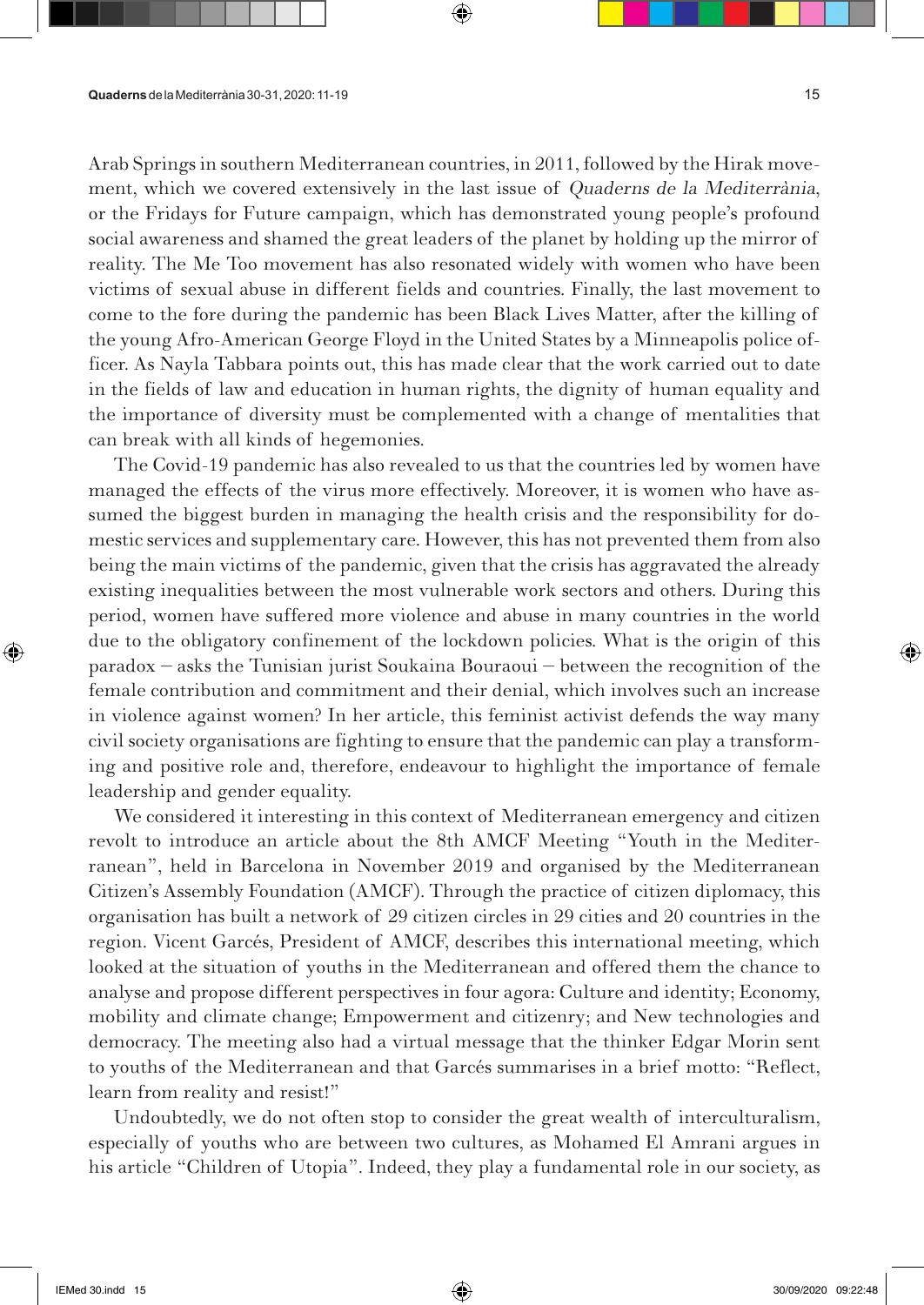their experience enables them to create synergies against polarisation and find spaces of dialogue and lucid reflection. For this young entrepreneur and social activist, technology can be a very useful tool in this process, as it allows the creation of more open ecosystems where international cooperation can be a priority for different countries. He also believes that "these young people of diverse origin need to be able to exercise healthy, empathetic and transversal social leadership that helps us move towards a more inclusive, just and peaceful Mediterranean world."

⊕

#### **Shared Identities and Traditions**

Although it has been sixty years since the death of the writer Albert Camus, perhaps today he best represents the ideal of an intercultural Mediterranean, of diversity and unity, where the centre lies in the values of humanism and not in the conflicts over religious beliefs or political and economic domination. Camus, as a witness committed to his time, never stopped fighting against the ideologies that separate people and nations. Humanism, based on awareness of the absurdity of the human condition and uprising as a response, imbues all the works of the writer born in Algeria with French cultural and Minorcan origins. In this respect, his novel The Plague, written in 1947 and a bestseller during the current lockdown, is premonitory. It is an unsettling warning, a metaphor for evil under cover of a mortal epidemic in the city of Oran in which the values of human fraternity are also shown. Both Camus' essays and novels can be seen from the perspective of a philosophy of ethics.

In reference to this, the journalist Francesc Rotger writes: "The writer and philosopher denounced as a journalist the injustices committed against the Berber population, advocated peaceful coexistence between the different communities in Algeria and rejected the violence on all sides. The Mediterranean Sea underpins not only Camus' thinking but also his spirit because he considered this sea as the closest to his real homeland." The Moroccan sociologist and political expert Mohamed Tozy, before analysing the three great surveys carried out by the Anna Lindh Foundation between 2007 and 2017, which endeavour to suggest an outlook of intercultural possibilities between the citizens of the European Union and the Mediterranean region, warns that the current lockdown situation "can help us take a look at ourselves, while encouraging us to return to a slower, more accommodating time, different from the linear time of the stocks, accumulations and resources; a time that, today, has no horizons and challenges us to think about the moment and recharge our batteries based what Arabs call addahr (long dense time) in order to seek what is found deep inside and therefore strengthen our resilience."

Do not the two shores share democracy and constitutionalism? Professor Gustavo Gozzi explores the issue of Arab Springs, particularly stressing the Tunisian case and the characteristics of the new constitutional democracy established after the fall of the Ben Ali regime. It is an Arab neo-constitutionalism that, despite showing a great affinity

⊕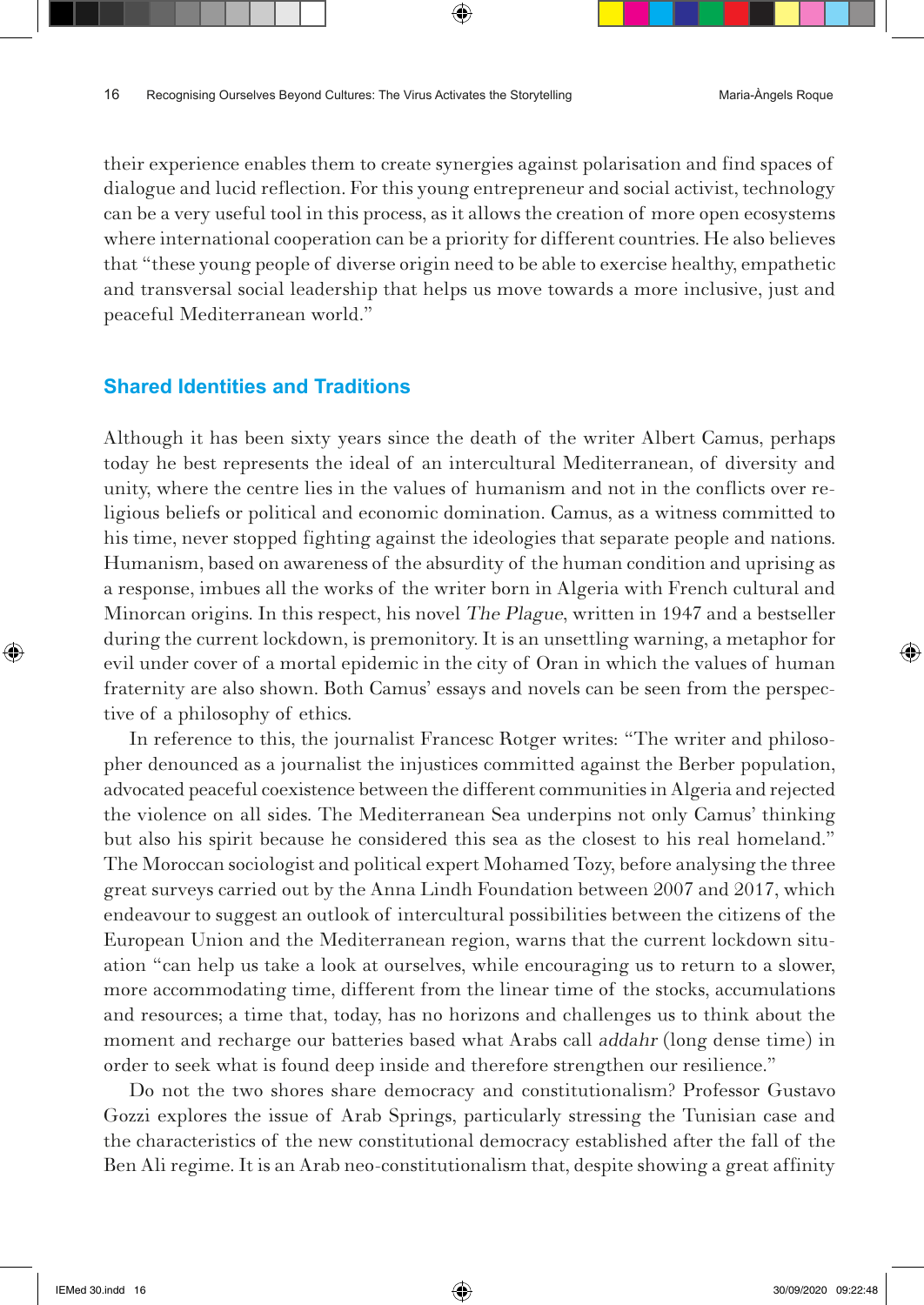with Western democracies, differs from them in its nature as a constitutional democracy with Arab-Islamic references. The analysis also points out the cultural comprise between tradition and modernity produced by the current form of Tunisian democracy, as well as the compromise between the political forces related to these two orientations. In this way, Gozzi reminds us that "Tunisian democracy is immersed in a learning process that perhaps has in itself the capacity to overcome the instability of the compromise made."

⇔

The Algerian anthropologist Tassadit Yacine provides a different vision, based on the Covid-19 global crisis, which has highlighted an accumulation of failures in many countries around the world. In Algeria, the professor argues, the problem is even more serious, to the extent that a movement of considerable weight like Hirak, characterised by its pacifism and openness to political pluralism, has been spreading throughout the country since 22 February 2019. Now, with the prevention measures being applied in the health crisis, the Algerian government can legitimise the fight against this movement. The lack of anticipation of such measures against the contagion (health, economic and social) and the absence of real support for the population reveal the seriousness of the Algerian situation. Nevertheless, the anthropologist argues, through several examples, that "it is important to encourage bottom-up initiatives to save the country: the Kabilian populations, for instance, have shown a great sense of public spirit that have led them to confine themselves and take other measures needed to avoid the spread of the virus." Through these initiatives, we see that the inhabitants of each region can help reactivate the economy and the plural development of the whole country.

Artistic creation and spirituality can foster greater empathy than speeches and can recognise the vitality human nature and the I understood as an integral part of the whole despite the diversity of cultures. This leads the Turkish professor and researcher Nesrin Karavar to present Turkish filmmaker Semih Kaplano lu's Sufi-inspired trilogy: Egg, Milk and Honey. Born in Esmirna, on the shore of the Aegean Sea, a city linked to ancient philosophy, Kaplanoǧlu grew up in a mixed neighbourhood, Jewish and Christian, hearing the ancient Sephardic language, Greek and Italian.

This multicultural environment, halfway between East and West, is reflected in his films, as is the dual Turkish cultural personality, built on tradition and modernity. In his parent's library, Kaplanoğlu discovered the figure of the Sufi Andalusian mystic Ibn Arabi (1165-1240), about whose work the director has said: "One of the books that has most influenced me is The Bezels of Wisdom, by Ibn Arabi." Therefore, through his analysis the researcher introduces us to how the director's films are themselves a spiritual work, "like the prayer that takes place in the depths of individuals and finally transforms them. Thus, viewers of Kaplanoǧlu's films, like readers of the Turkish Sufi poet Yunus Emre, must lose themselves in them, as in nature, must immerse themselves, plunging into their depths, as in a cosmos."

The writer and psychologist Saïd El Kadaoui Moussaoui argues that films and books are great inspirations and work as universalising and intercultural links as well as creators of identity, and provides a brief essay on the subject based on his favourite writers. Thus,

⊕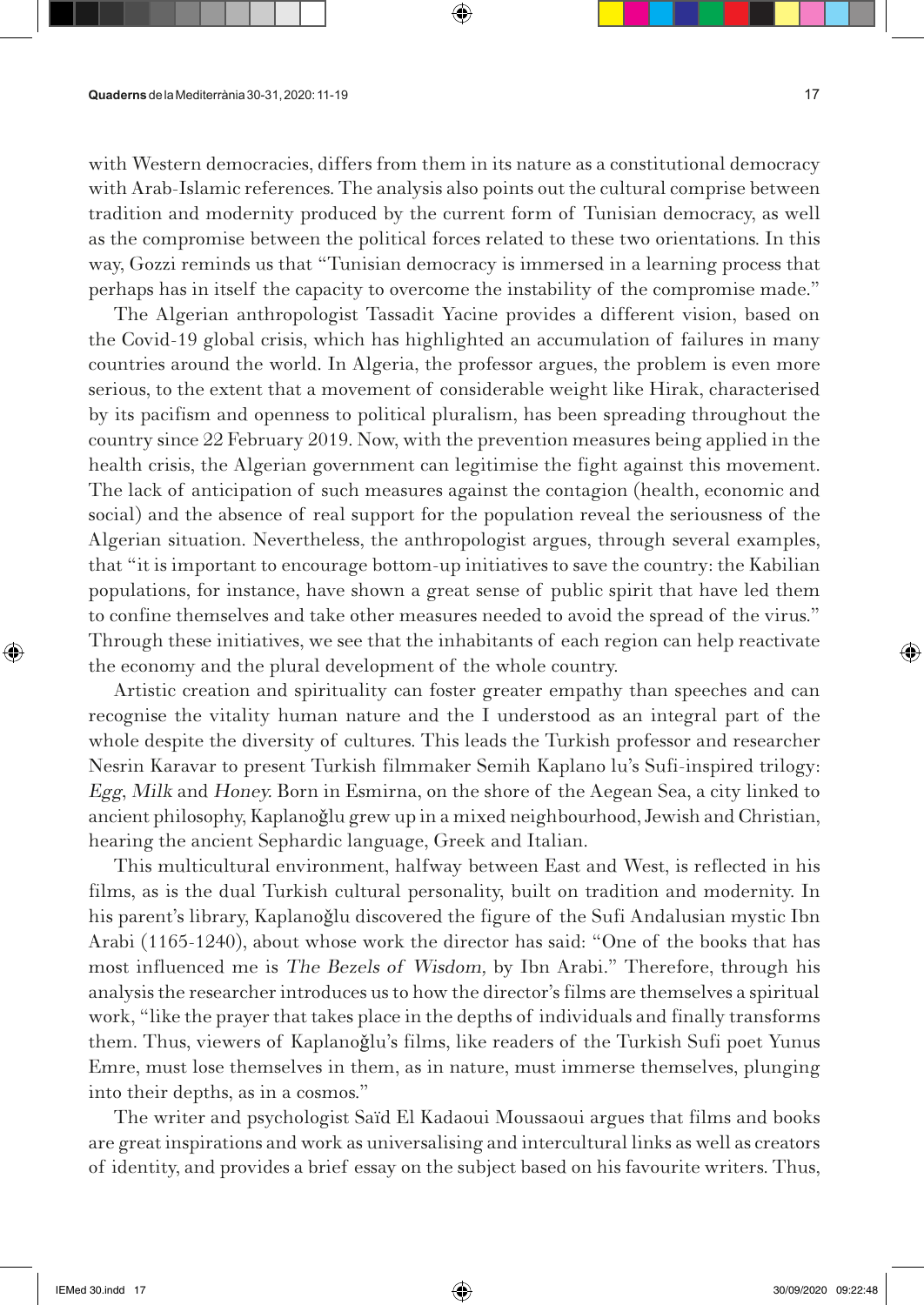he explains that "according to many psychology studies that had dealt with children of migrant families in several countries, the human identity structure is characterised by its dialectical nature and capacity to integrate opposites. This can be seen in works by writers such as Hanif Kureishi and Edward Said, with Kureishi also questioning atavistic customs such as the marriage of convenience in his novels. For individuals to develop the full potential of their identity and avoid being enclosed in a prison identity to which, very often, society seeks to reduce them," El Kadaoui Moussaoui warns the professionals who look after the migrant population to be aware of the great challenge facing them.

Why do we speak of shared traditions? As I said earlier, geography and climate have developed similar economic and cultural forms. Therefore, we have asked two specialists to explore two central issues reflected on both shores. Thus, first, we have transhumance of cattle, a task that has meant shepherds spending some months outside their homes seeking pastures and water for their livestock in winter, in less mountainous zones, to return to the fresh meadows of their land in summer. The transhumance routes, some of which are now thousands of years old, represent today an important potential for common green territory that must fight against constructions and misappropriations, which is why it is important for them to be protected. The French specialist Anne-Marie Brisebarre, who has based her research on transhumance of the northern and southern Mediterranean, shows that, in the Mediterranean basin, extensive pastoral activities, often based on the mobility of the herds, are cultures that have survived despite the modernisation of the sector. In relation to transhumance, she argues that shepherds are depositaries of a culture and techniques that are still very much alive, and that meet the expectations of society in that they practice respectful agriculture and stockbreeding. Although the wisdom and skills of the art of grazing have modernised over the years and shepherds can now train in specialised schools, transhumance of the Mediterranean basin is threatened because the pastures are usually a common good, a public heritage vulnerable to agricultural needs or construction in the different territories. Brisebarre warns that the countries in the region must consider transhumance as a fundamental thousand-year old practice for cultural tradition, the economy and respect for the environment.

The other issue of great importance is human birth, a critical moment where all the fears and hopes focused on the future of a new being come together. We are interested in knowing, not only in the past but also in the present, and despite modern medical knowledge, how these moments of risk are experienced by believers and non-believers within some traditions passed on between women to achieve good gestation, good pregnancy and the birth of healthy children. To talk about the childbirth culture, the anthropologist and midwife Clara Moreno Llopis conducted a series of questionnaires among Moroccan migrant women and Spanish urban women in the area of Valencia. Since ancient times, the study of childcare and traditional beliefs around birth has interested anthropology academics. Most of the research has focused on groups of older people and the memories they possessed of the customs and traditions of the different societies of the past have been studied. There are few works that deal with how young women think and their

⊕